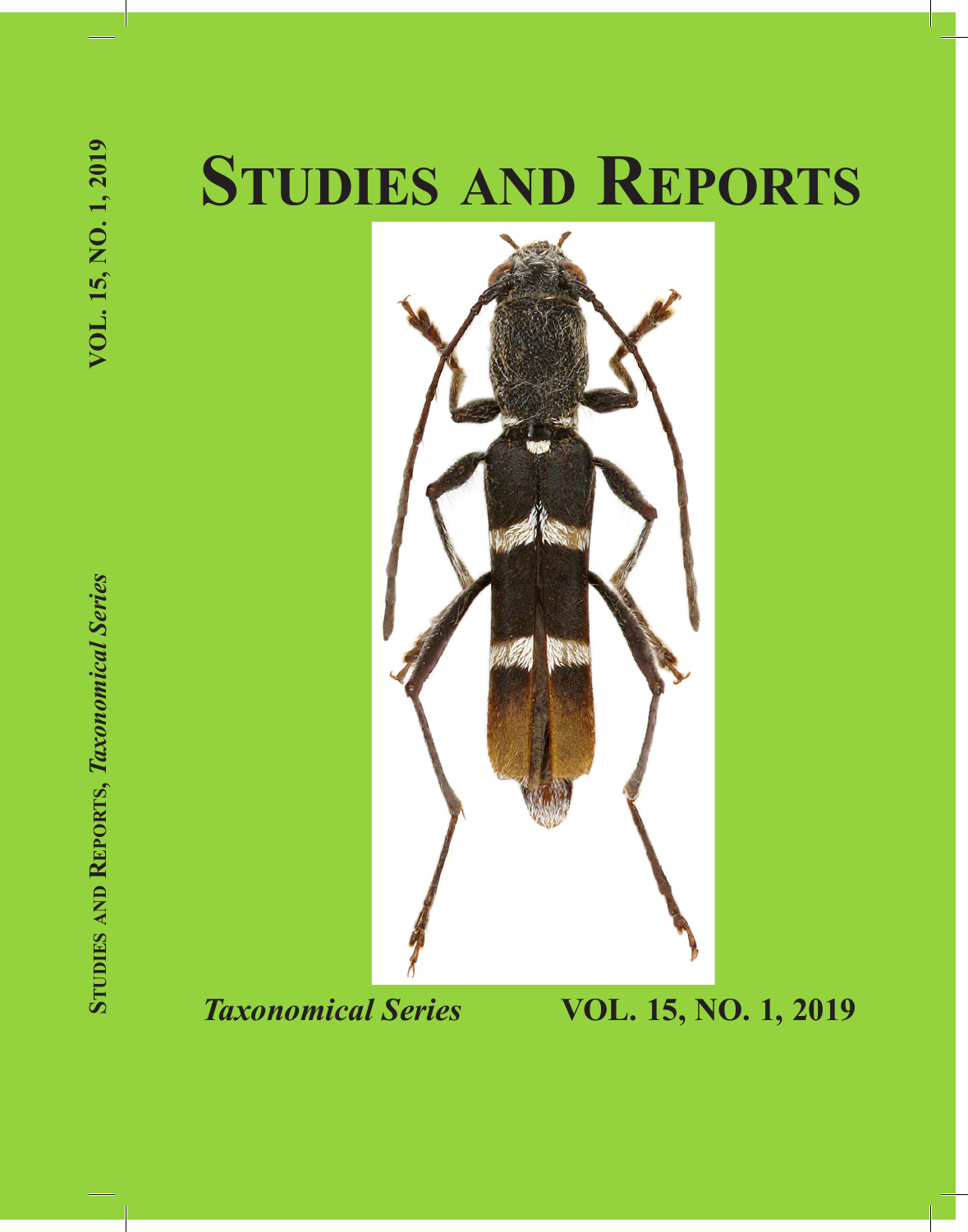### **Studies and Reports***, Taxonomical Series* **VOL. 15, NO. 1, 2019**

A continuation of *Studies and Reports of District Museum Prague-East, Taxonomical Series* (2005- 2009, ISSN 1803-1544), in time period of 2010-2012 as *Studies and Reports, Taxonomical Series* (ISSN 1803-1544), since 2013 as *Studies and Reports, Taxonomical Series* with ISSN 1805-5648. Since 2013 published biannually.

Taxonomical Series is an international, scientific reviewed journal. It publishes studies in systematic entomology (especially Coleoptera), catalogues, bibliographies, book reviews, etc.

**This publication is indexed/abstracted in CAB International (CAB Abstracts), BIOSIS (Biological Abstract, Biosis Previews, Zoological Records), Cambridge Scientifical Abstracts (Entomology Abstracts), EBSCO**

| Editor-in-chief:                | Jan Farkač (Prague, Czech Republic)                                             |
|---------------------------------|---------------------------------------------------------------------------------|
| <b>Technical Editor:</b>        | Jiří Háva (Prague, Czech Republic)                                              |
| <b>English Language Editor:</b> | Miloslav Rakovič (Prague, Czech Republic)<br>Kerry Knudsen (California, U.S.A.) |

#### **Advisory Board**

Arvids Barševskis (Daugavpils, Latvia) Aleš Bezděk (České Budějovice, Czech Republic) Patrice Bordat (Saint-Cirq , France) Jerzy Borowski (Warsaw, Poland) Matthias Hartmann (Erfurt, Germany) Tomáš Lackner (München, Germany) Paolo Magrini (Firenze, Italy) Vladimír Novák (Prague, Czech Republic) Luboš Purchart (Brno, Czech Republic) Aleš Smetana (Ottava, Canada) David W. Wrase (Berlin, Germany) Petr Zahradník (Prague, Czech Republic)

Cover design: Jakub Rolčík - CLARION Production Typeset by: Jakub Rolčík - CLARION Production

**Publisher**: Nakladatelství Jan Farkač, Czech Republic; *www.sar.fld.czu.cz*

**Editorial contact name:** Jiří Háva, e-mail: jh.dermestidae@volny.cz **Additional editorial contact name:** Vladimír Novák, e-mail: alleculinae.vn@centrum.cz

Published: 31.3.2019 Register: ISSN 1805-5648

Front species: *Ischnodora victima* Viktora, sp. nov.

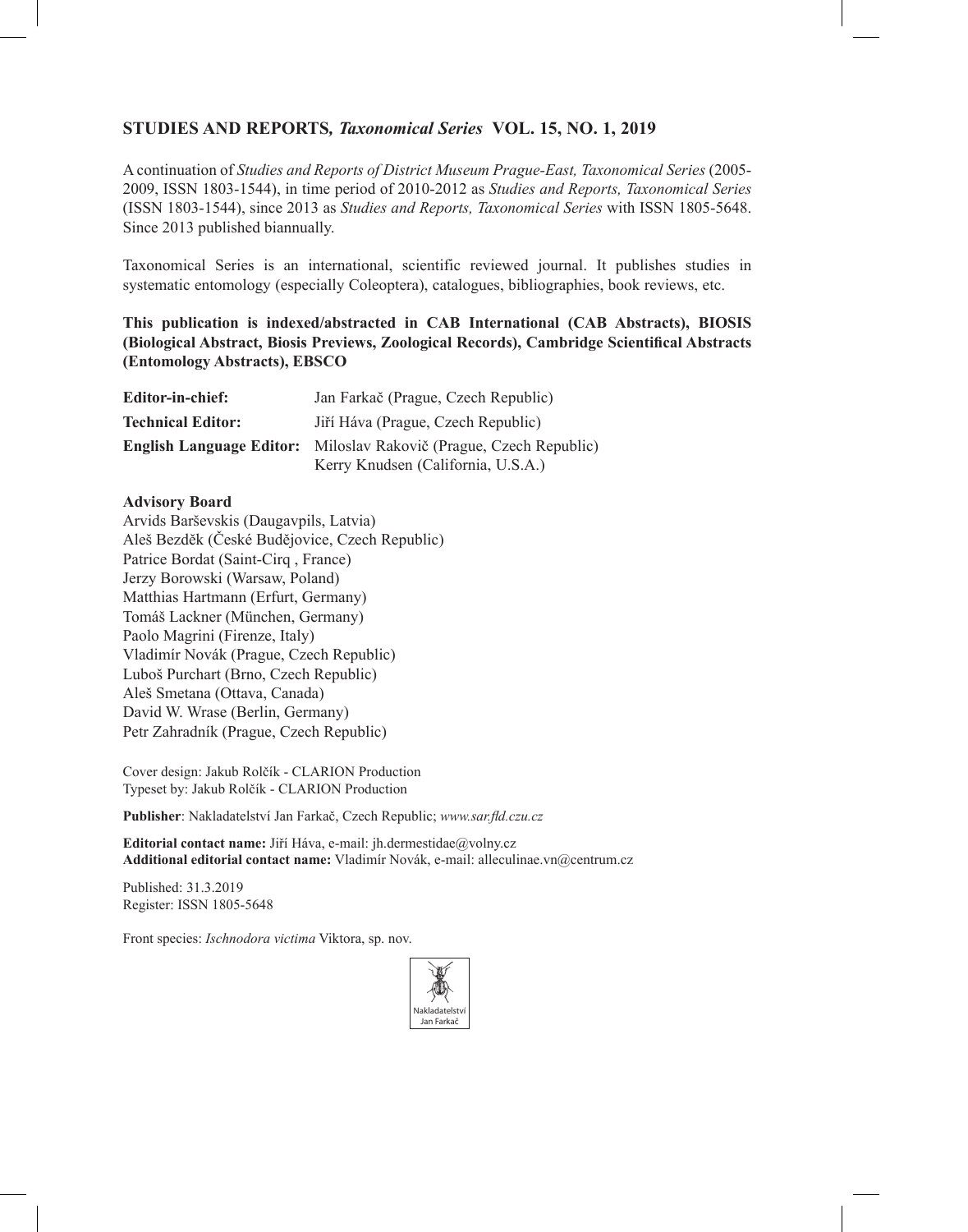A continuation of *Studies and Reports of District Museum Prague-East, Taxonomical Series* (2005- 2009, ISSN 1803-1544), in time period of 2010-2012 as *Studies and Reports, Taxonomical Series* (ISSN 1803-1544), since 2013 as *Studies and Reports, Taxonomical Series* with ISSN 1805-5648.  $\overline{\phantom{a}}$ 

es in  $\mathfrak{c}.$ 

**This publication is indexed/abstracted in CAB International (CAB Abstracts), BIOSIS (Biological Abstract, Biosis Previews, Zoological Records), Cambridge Scientifical Abstracts**